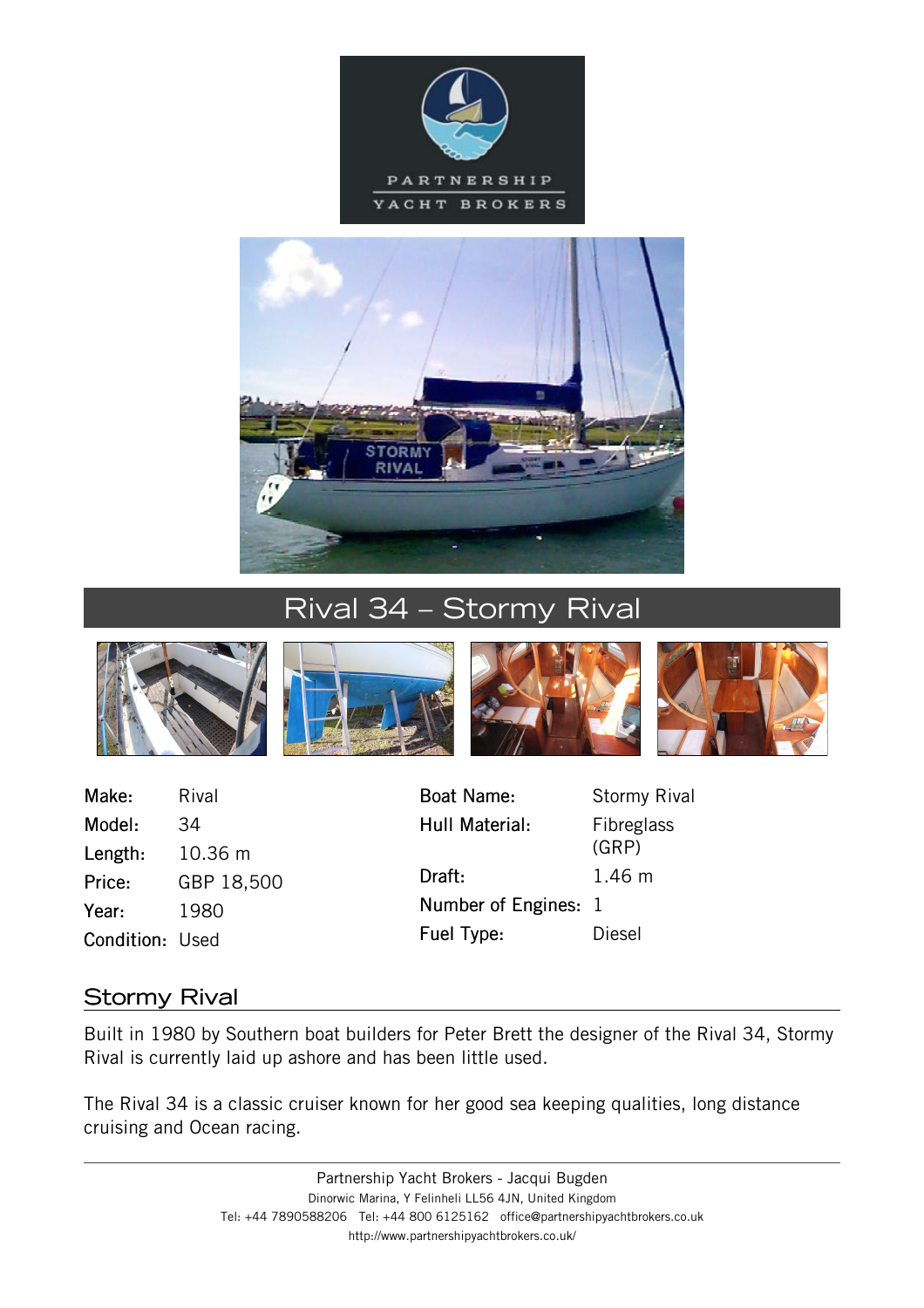This version has had most of the headlining replaced. In 2012/13 the navigation station was upgraded with a new radio equipped with AIS, linked to a lap top to give a large display chart plotter.

The last available survey was carried out in 2012.

The saloon has a navigation table to starboard with a seat. Saloon heating is from a Taylors parafin heater mounted on the saloon bulkhead. The large saloon table has drop leaves. All internal joinery is to a high standard and the majority of the headlining has been replaced.

There are five berths in total in two cabins, two berths in the fore cabin, two single berths and a quarter berth in the saloon.

The separate heads compartment is situated to port and is equipped with a Lavac toilet and fold away wash basin.

opposite there is a wet locker.

The galley has a Taylors paraffin cooker with twin hob and oven, a sink and cold box.

#### **Measurements**

| LOA:                   | 10.36 m          | <b>Electrical Circuit:</b>    | 12V   |
|------------------------|------------------|-------------------------------|-------|
| Beam:                  | 2.99 m           | Fuel Tanks #:                 | 1.    |
| Min. Draft:            | $1.46 \text{ m}$ | Fuel Tanks Cap.:              | 113 L |
| Max Draft:             | $1.46 \text{ m}$ | Fresh Water Tanks #:          | 1     |
| Cabin Headroom: 1.82 m |                  | Fresh Water Tanks Cap.: 136 L |       |
|                        |                  | Number of single berths: 5    |       |
|                        |                  | Number of Heads:              |       |
|                        |                  |                               |       |

#### Propulsion

#### Engine #1

| Engine Make:             | Bukh               | Engine Year:            | 1980    |
|--------------------------|--------------------|-------------------------|---------|
| Engine Model:            | DV <sub>20</sub>   | Hours:                  | unknown |
| Primary Engines: Inboard |                    | Power:                  | unknown |
| Drive Type:              | <b>Shaft Drive</b> | Propeller Type: 2 Blade |         |

### Additional Information

Fin keel

Sails: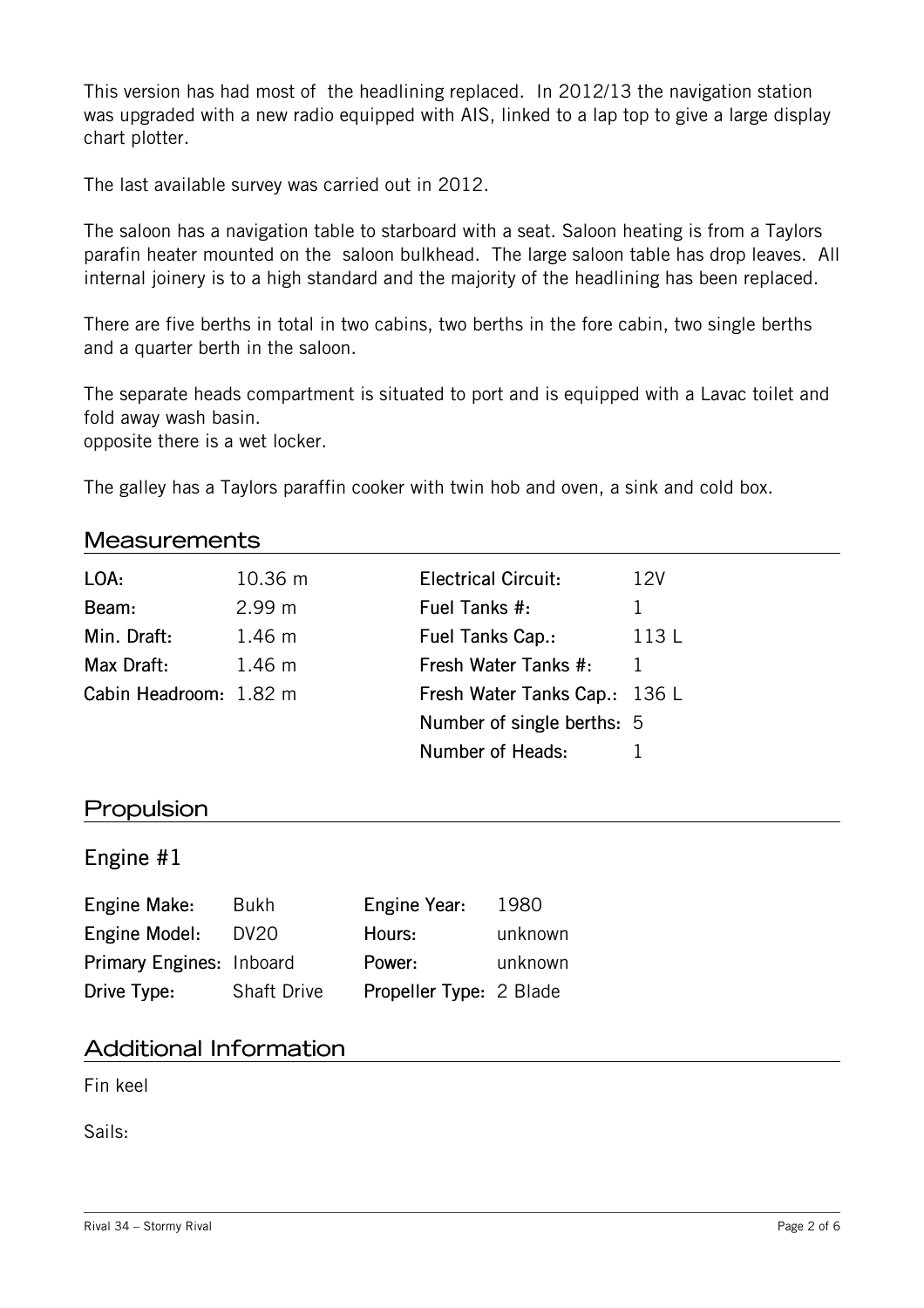Fully battened main Furling genoa Dacron genoa with hanks Storm jib with hanks Cruising chute with snuffer Stack pack Boom cover Instruments: Navstar GPS Furuno SSB radio transmitter Standard Horizon DSC VHF with AIS (2013) Autohelm with repeater Equipment: Sprayhood Named dodgers Aries self steering system with spares Raymarine tiller steering Spare emergency tiller 5 x life jackets 2 x Danforth anchors I x CQR anchor 4 person life raft (not in date)

## **Disclaimer**

**Jackstays** Perspex hatch

3 x fire extinguishers 1 x fire blanket

Hand bearing compass Clock and barometer Crockery and cutlery

2 x horseshoe life buoys with lights

The Company offers the details of this vessel in good faith but cannot guarantee or warrant the accuracy of this information nor warrant the condition of the vessel. A buyer should instruct his agents, or his surveyors, to investigate such details as the buyer desires validated. This vessel is offered subject to prior sale, price change, or withdrawal without notice.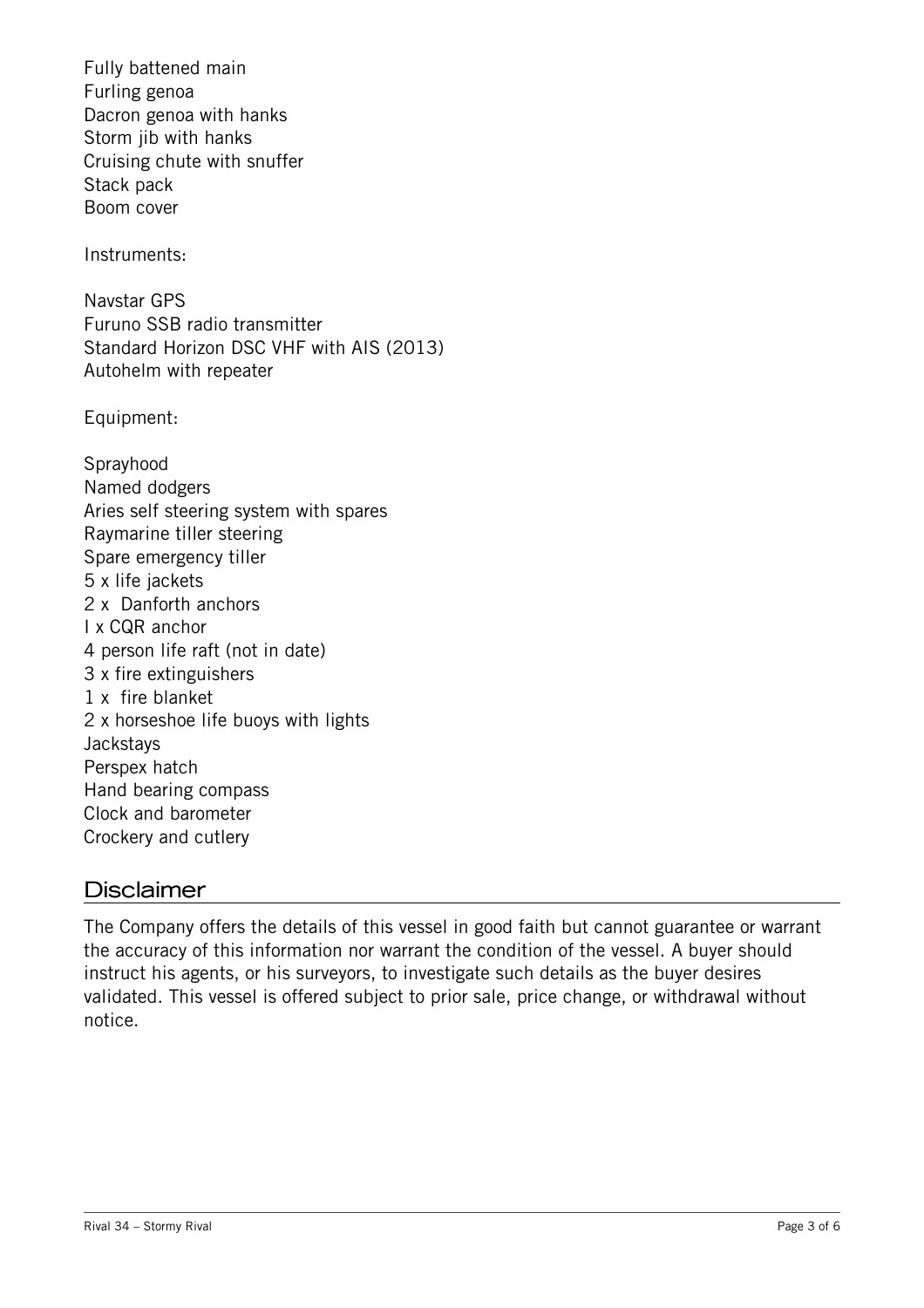## **Photos**



Rival 34 Stormy Rival **Rival Accept Rival 34 cockpit** 





Rival 34 fin keel Rival 34 below







Rival 34 saloon Rival 34 saloon table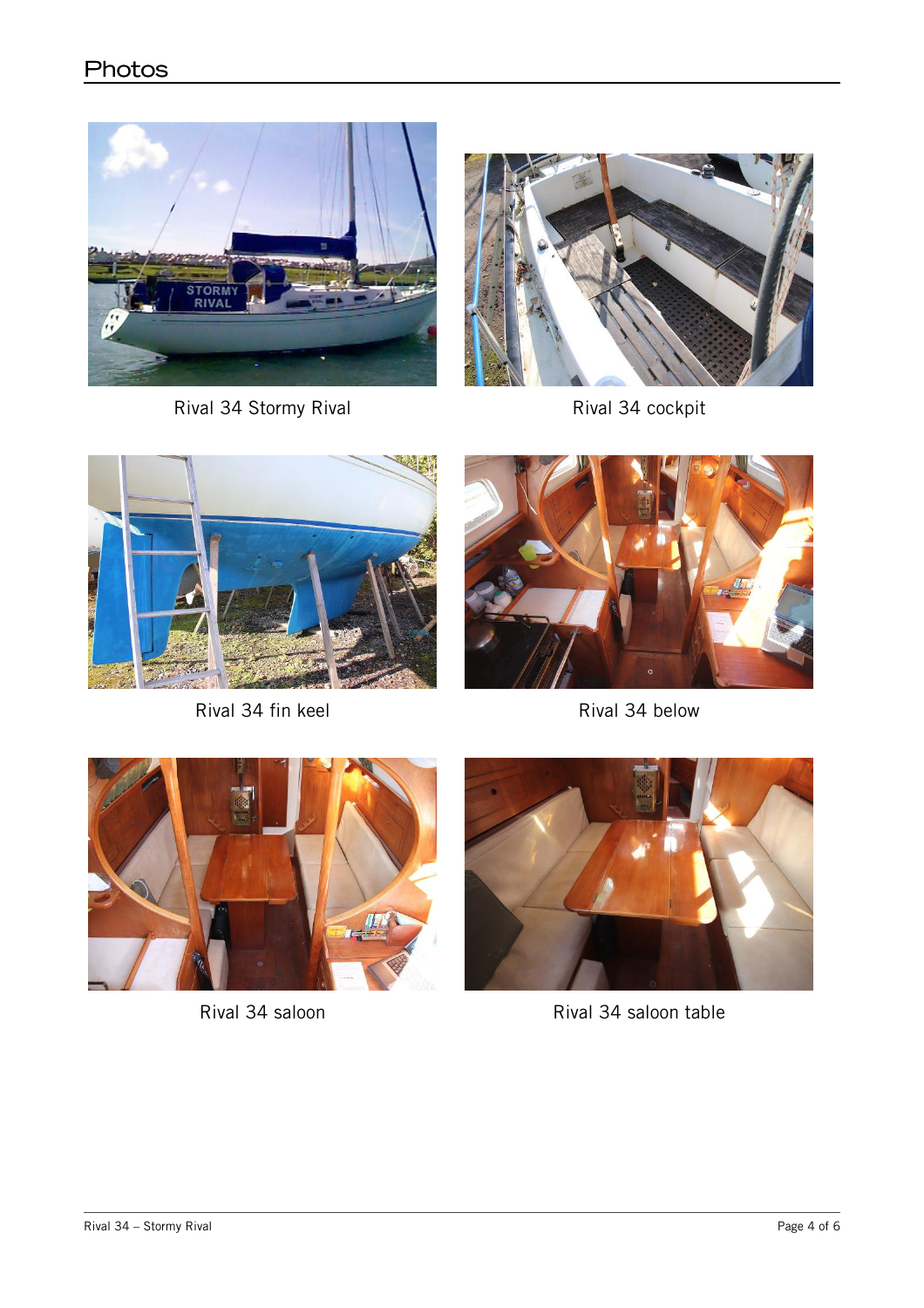

Rival 34 Taylors stove Rival 34 galley







Rival 34 charts to laptop Rival 34 pilot berth to starboard





Rival 34 foreberth Rival 34 heads with sliding basin